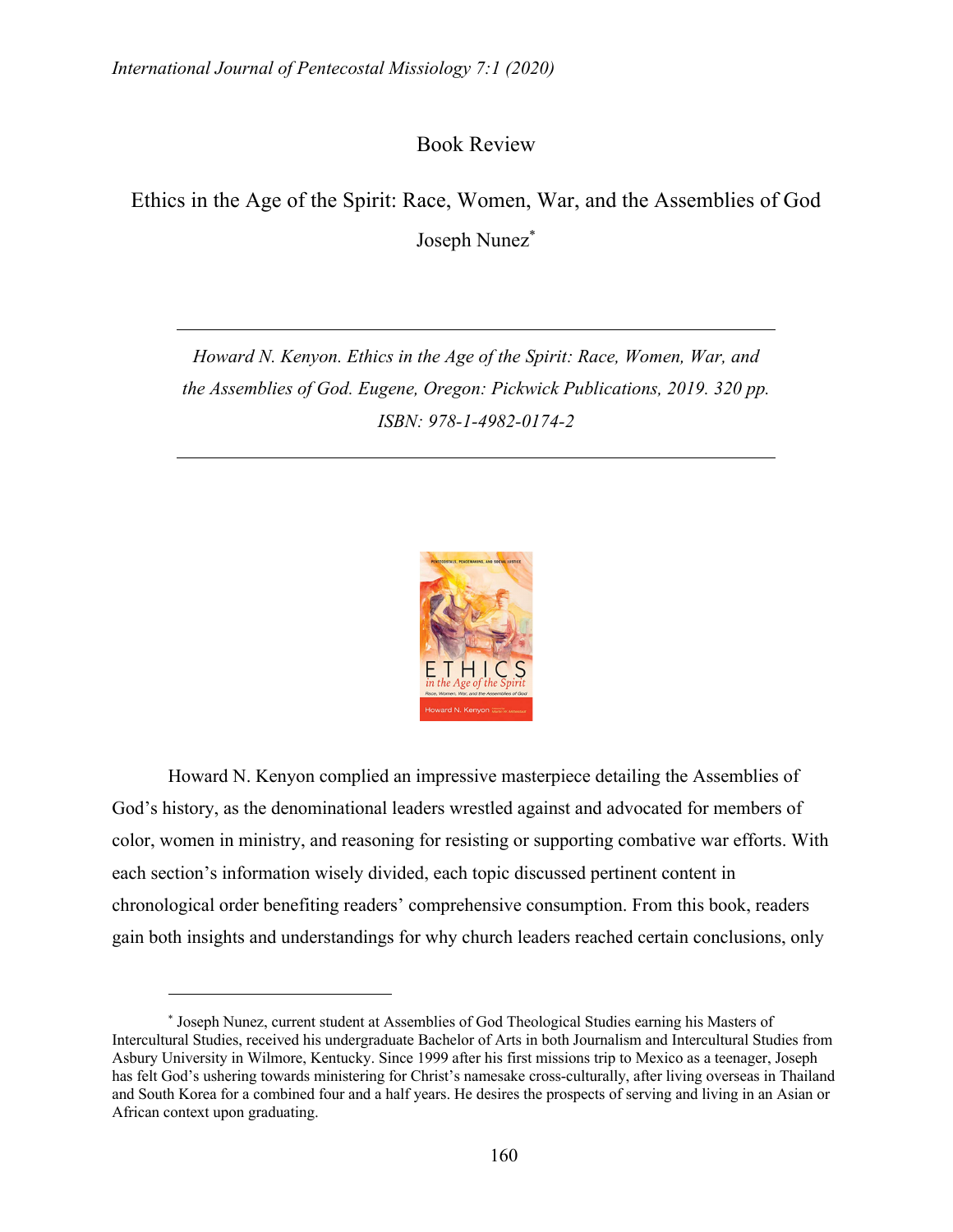for later generations of leaders to revise such motivations, reasonings, and documentation. To possess such a comprehensive story, with all its merits and mistakes, enables all readers to appreciate how the Assemblies of God denomination has advanced in sharing the good news of Jesus Christ to a world desperately needing it.

The three profiled issues changed through fluid and unplanned means within the Assemblies of God's tradition and its discourses (12). As then this history presents an overall mixed assortment of blessings and burdens historically, Kenyon still compassionately conveys the facts, knowing, and agreeing with Dr. Lois Olena, how the factual information and historical lessons ought to help current generations "learn from the past in order to avoid similar mistakes in the present, and continue to set out specific strategies for the future" (318). As this church tradition influenced and eventually contributed thoughts within American society, emphasis upon the power and anointing through the Holy Spirit enabled this people group's dependence and reliance upon God throughout the process, as the current members reached out to more individuals to join the tradition when God's people pursued His heart (35–36). After defining the historical movement and significant moments through how this tradition both organized and flourished in the book's first five chapters, Kenyon then shared the insights he gained detailing how race, women, and war received developments and benefits in the Assemblies of God's history, of just over 100 years old to date.

First, Kenyon tackled how the Assemblies of God tradition initially stifled but ultimately embraced race relations. Notable highlights from this section centralized upon both the achievements and the struggles, as this predominantly Caucasian tradition gradually expanded its racial kaleidoscope. As a specific event, the Azusa Street Mission revival movement brought all races together and sent them out equally to share the good news with others who did not yet trust God who creates, Jesus who saves, and the Holy Spirit who guides (52–53). Those present received and shared how the Holy Spirit's empowerment and commissioning prepared their calling and confidence for carrying the good news to new lands, as God intended (64). However, Kenyon also profiled groups and individuals resisting such efforts. The fact that some foreign black residents benefited from teachings to then receive approval for clerical appointments, which few of their African American peers experienced, revealed a distorted appreciation for the black race (87). Additionally, the *Pentecostal Evangel*'s demeaning portrayals of the American black community with characters possessing "little or no purpose" and articulating thoughts with

161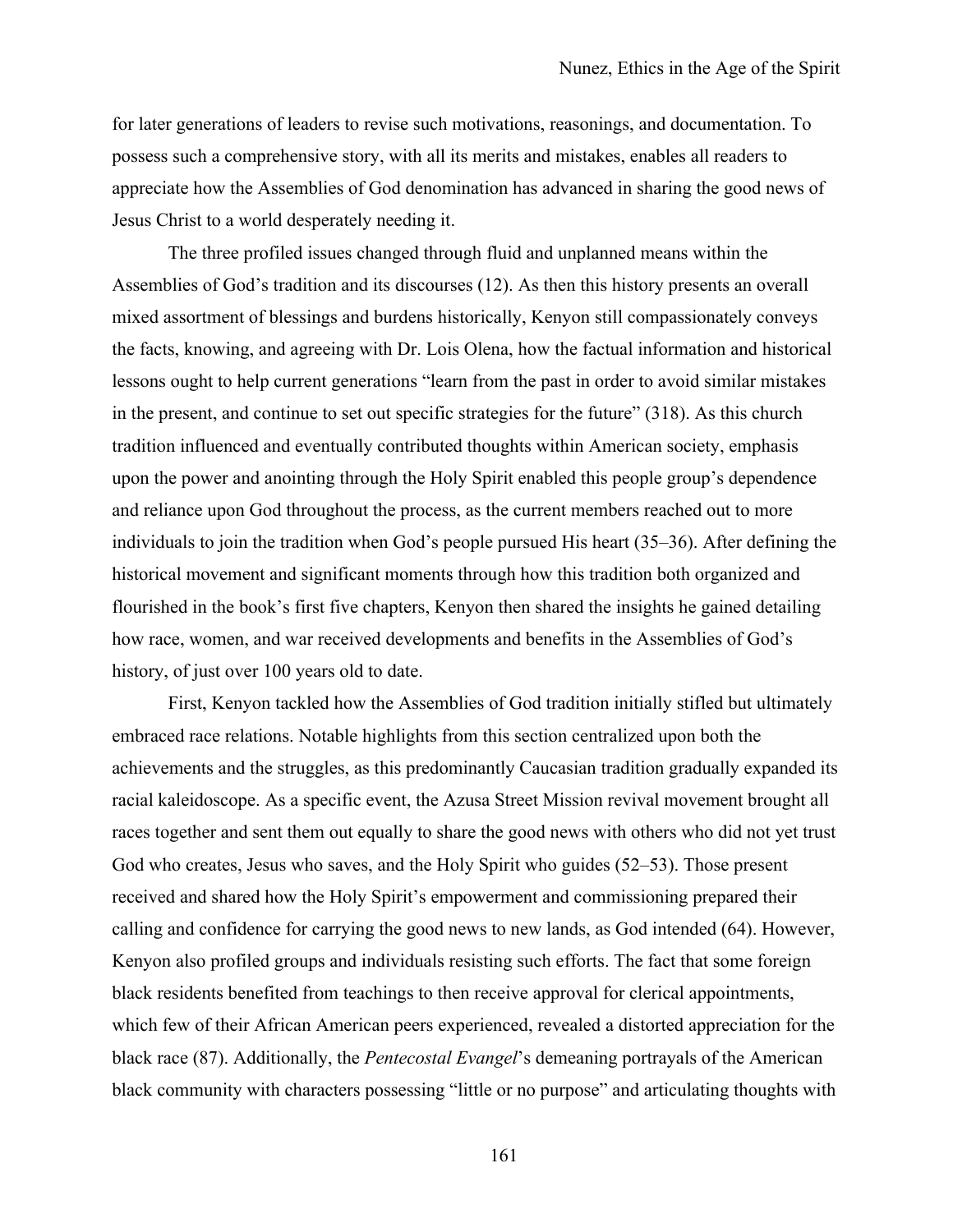poor grammar overshadowed the publication's intents of exhibiting the black community as inspiring heroes (72). The content, often demarcated as "colored," offensively yet accurately echoed the very thoughts of members of those times. While the Assemblies of God General Presbytery's ultimate response in 1957 advocated that God created all human beings, regardless of race, this decision arose after the National Negro Evangelical Association released as its 1956 declaration claiming the same stance (94–95). Established white and black congregations unnecessarily separated God's people out of His intended Will, while continuing tensions and trends prevented interracial dialogues from occurring (95). With what David Wilkerson accomplished through Teen Challenge, his ministry engagement with Hispanic, black, and white youth and adults began the church's gradual embrace for celebrating racial harmony (105). Over time, churches welcomed black members joining their existing congregations, but also the necessary inclusion of opening the ministerial doors for black men and women to receive ordination rites, not just among the Church of God, considered a separate offspring tradition, but also within all Assemblies of God traditions became equally essential (64, 127). Kenyon reminded future generations that segregation within the Assemblies of God tradition ceased when the country legally abolished its practices (138).

Second, Kenyon explored how women struggled to serve with their male ministers by gaining equal ministry opportunities and appreciated authoritarian respect in all levels of church leadership which they earned. Notable takeaways from this section showcased the struggles and successes women both endured and achieved, so that in their pastoral roles, they shone the good news to benefit their receiving congregations. As Kenyon emphasized, women in ministry received approval within the tradition's earliest structural foundations, but actualized representation and impact from women serving in this denomination gradually occurred (139). So, what the documentation stated as permissible for men and women to complete together in ministry did not align with the practices of all-male executive boards for years. Despite this experienced sexism, Kenyon shared that support of and commitment towards women occurred through the service, aid, and support supplied by Adoniram J. Gordon, John Alexander Dowie, and A.B. Simpson, with each of these male leaders contributing positively to women's future incorporations within desired clergy roles (146). In fact, as Kenyon explained, Gordon connected the Day of Pentecost with Joel 2:28's aligning declaration that both women and men receive and administer their giftings in prophecy, thus preparing the justifiable grounds for women to serve,

162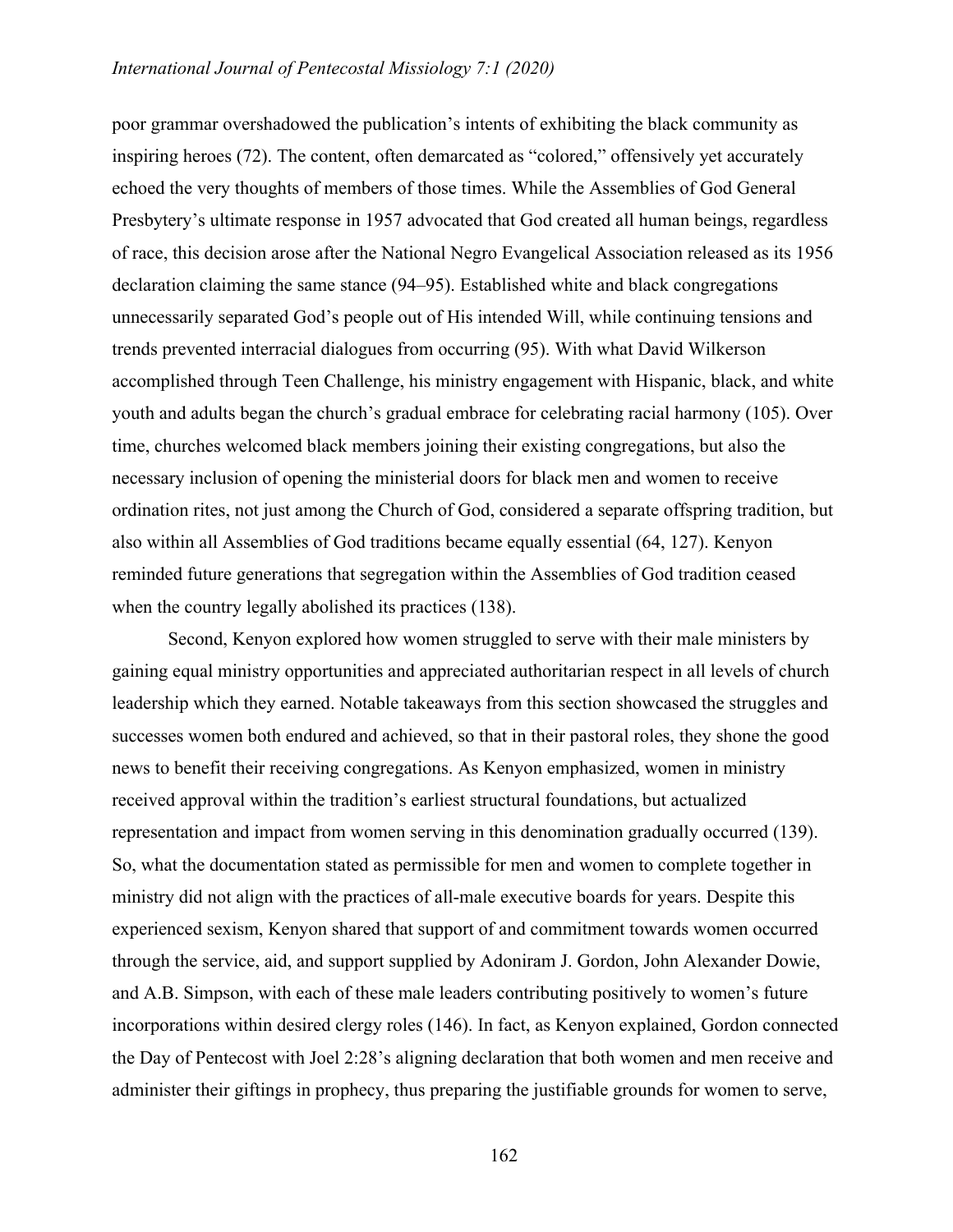expanding God's intentionality for how the Age of the Spirit ought to transform even more lives (210). Still, with these helpful but few male leaders supporting sisters in their ministry endeavors, the Executive Council still lacked both tolerance and approval for women to serve as elders at any level of church dynamics for some time (173). While the battle raged on for decades, Joyce Wells Booze offered focus upon how Jesus valued His sisters with equal status to His brothers while completing His ministry and showing the way to Calvary (203). No better example stands evidently to reveal the benefits and purposes for how both genders ought to equally serve Him faithfully as He calls and prepares. Refusing to allow the church polity's behavior of silencing women, tragically derived from New Testament letters that Paul composed, women gained the upper hand with equal representation, ensuring that their sex did not lower them into an inferior status compared against their male counterparts (203, 210). Kenyon demonstrated that historically, women eventually became contributors of the gospel, after the countless obstacles that still hinder their attempts for sharing the good news with others.

Third, Kenyon provided the grounds for grappling with the rollercoaster-like acceptance and rejection of military actions, as endorsed or condemned by the Assemblies of God tradition depending on the given season. In the tradition's history, engaging in war to fight in defending America arose as the second-most debated topic during the first 75 years, with only divorce and remarriage outranking such combative engagement (213). Thus, as Kenyon clearly explained, societal influences changed the majority's stances for either endorsing or condemning pacificism, so a combination of pains and progress both promoted and discouraged militaristic support (39). Those who founded the Assemblies of God tradition embraced pacificism, as the 1917 Executive Presbytery forbid its members to engage in any military action, which naturally trickled down and into the commonplace beliefs of the tradition's local congregations (213). Debate existed within the early church's development, as minority groups advocated their support of war efforts, but the general conscience revealed non-support of the military, with major reasoning relying upon Moses' Sixth Commandment against committing murder (214). The long-term impact and effects, which directed the conversation towards supporting war efforts, occurred when World War II occurred. This global struggle indeed transformed the majority's perspectives and viewpoints supporting the Assemblies of God tradition, as laity took up arms to protect America and the world from Axis Forces, as clergy offered spiritual guidance as chaplains to those fighting for freedom, with both groups running the risks of losing their lives

163